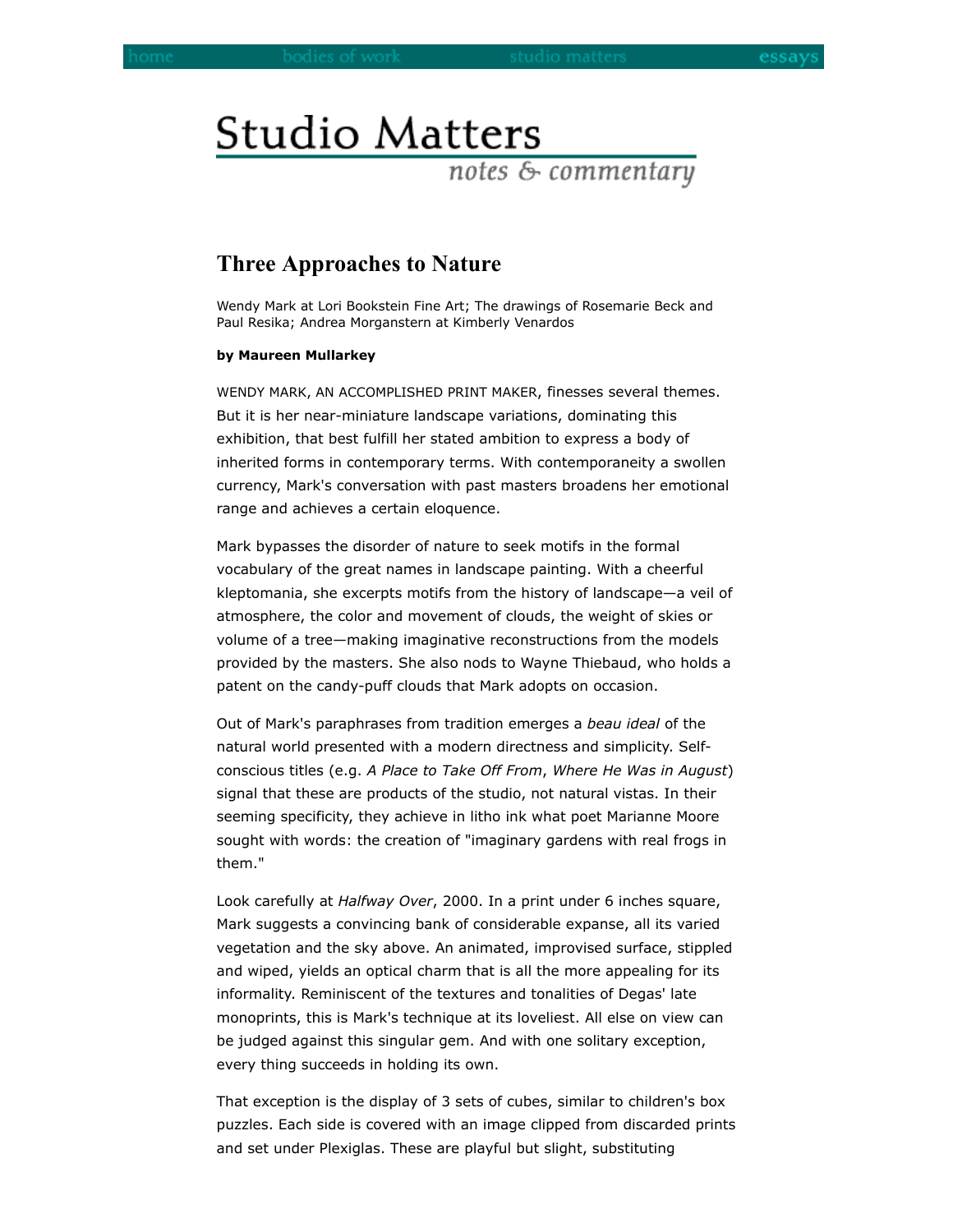cuteness for pictorial interest. Mark serves herself best with work that makes no apology for a refined sensibility.

Lori Booskstein Fine Art, 37 West 57th Street, New York NY 10019. Tel. 212.750.0949

 $\overline{\phantom{a}}$ 

IN 1968, ROSEMARIE BECK AND PAUL RESIKA drew from the figure together, sharing models in a Washington Square studio. Thirty five years later, the result of those sessions is on the wall in an instructive pairing.

In Resika we see an ebullient, sensuous colorist contending with the austerities of line and the discipline of anatomy. His sketches leave an impression of things glimpsed over the artist's shoulder, rehearsals that at the time of their making were not intended for an audience.



Rosemarie Beck

Beck's drawings, the anchor of this ensemble, are beautiful. Bearing the stamp of Cezanne in their hatchings and broken contours, their communicative value is wholly personal. They convey the volumes and expressive rhythm of the human body with distinctive grace and tenderness.

Beck was a deft draughtsman, unintimidated by the heightened challenge of figures in pairs. She made effective use of shadows to unify separate masses and create spatial veracity. With a gift for abstracting from bodily facts, she handled the demands of male musculature with the same transforming ease she brought to the arabesques of the female body. In an era of dreary eroticism, her drawings make creditable John Donne's sweet cry: "Full nakedness! All joyes are due to thee."

Lori Bookstein Fine Art, 37 West 57th Street, New York NY 10019. Tel. 212.750.0949

ANDREA MORGANSTERN IS A PAINTER IN SEARCH of a subject. She creates delicate surfaces that appear to exist for their own sake regardless of the motif. Love of surface drives the picture, instead of the other way around. Her images are distilled from nature—bamboo shoots, birds or,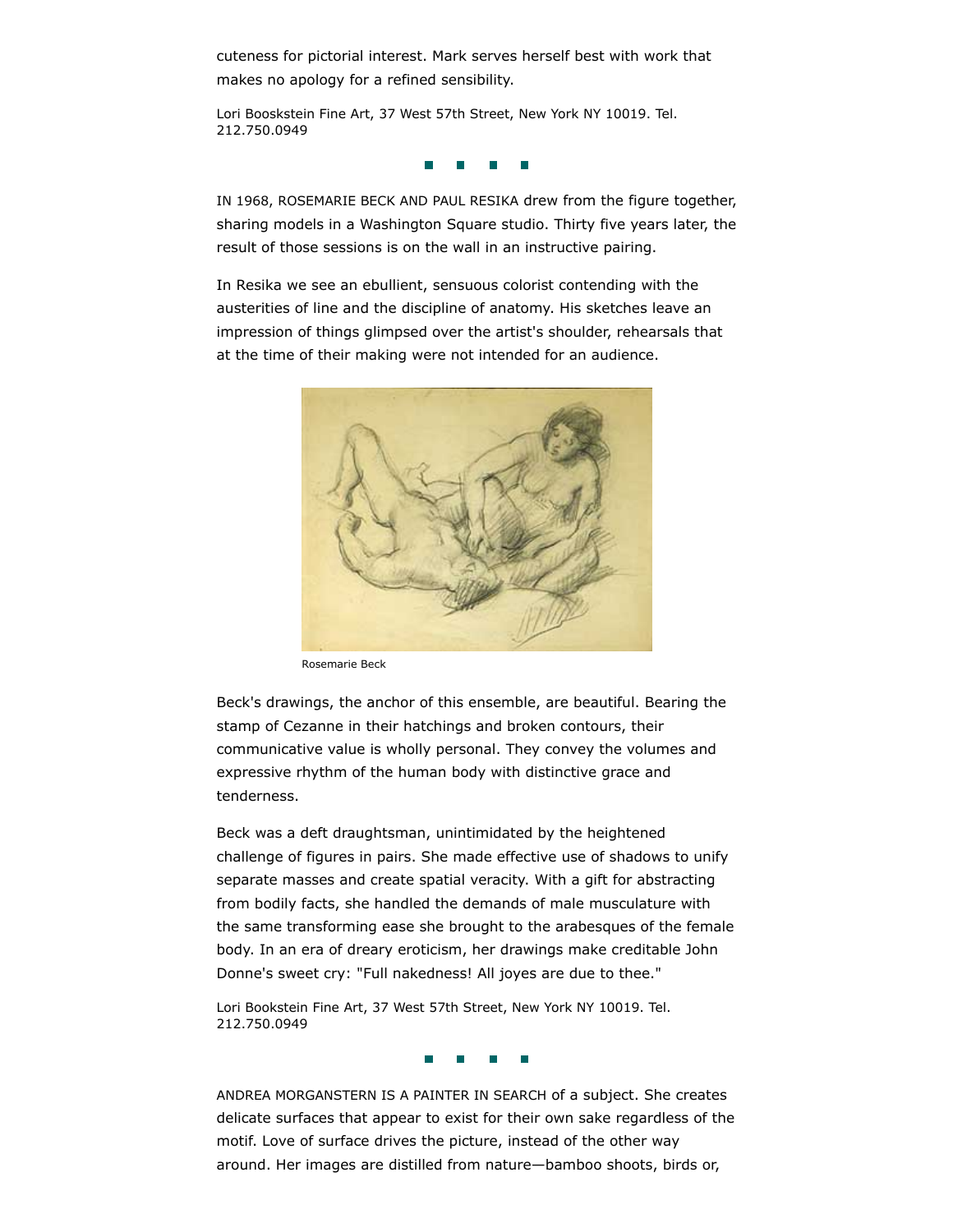most recently, a tracery of jagged, lightening-like forms—but with little of the natural left in them.

Tender oil glazes, applied one over the other, appear to have been breathed onto the canvas. The mark of a brush is barely visible. *Desert Pulse*, 2003, is indicative of her approach. Here, an undulating rhythm of pale cadmium and yellow ochres combine to suggest the heat and movement of sand on a desert floor. It is evocative, not realistic. Any illusion of reality is shattered by the web of pale viridian cracklings that migrate across the picture plane unlike anything in nature. These are patterns decorating a surface still waiting for a purpose to support.



*Arctic Cascade*

*Arctic Cascade*, 2003, is the most successful of the series. Red-black veining is perfectly pitched in width, extra-fine so that the drawing of it does not call attention to itself as something applied on top. It appears, instead, as if the dappled canvas had been splintered by some inner force. The illusion of fissure lends needed strength to the gentle play of blues and violets of the ground.

Morganstern possesses a sensibility more at home in a monastic scriptorum than on the modernist battlefield. Like several artists in Kimberly Vernardos' stable, she seems a manuscript illuminator deprived of a text. Artists with a sense of humor can turn that deprivation on its head and pull whimsy from it. But Morganstern turns inward to make a sacred text out of some vague spirituality culled from Eastern philosophy.

Less concentration on Vedantic practices and a deeper love for the visual world—and its great interpreters—would give this artist the focus on which all possibility of emotional depth depends.

Kimberly Vernados, 1014 Madison Avenue, at 78th Street, New York 10021. Tel. 212.879.5858